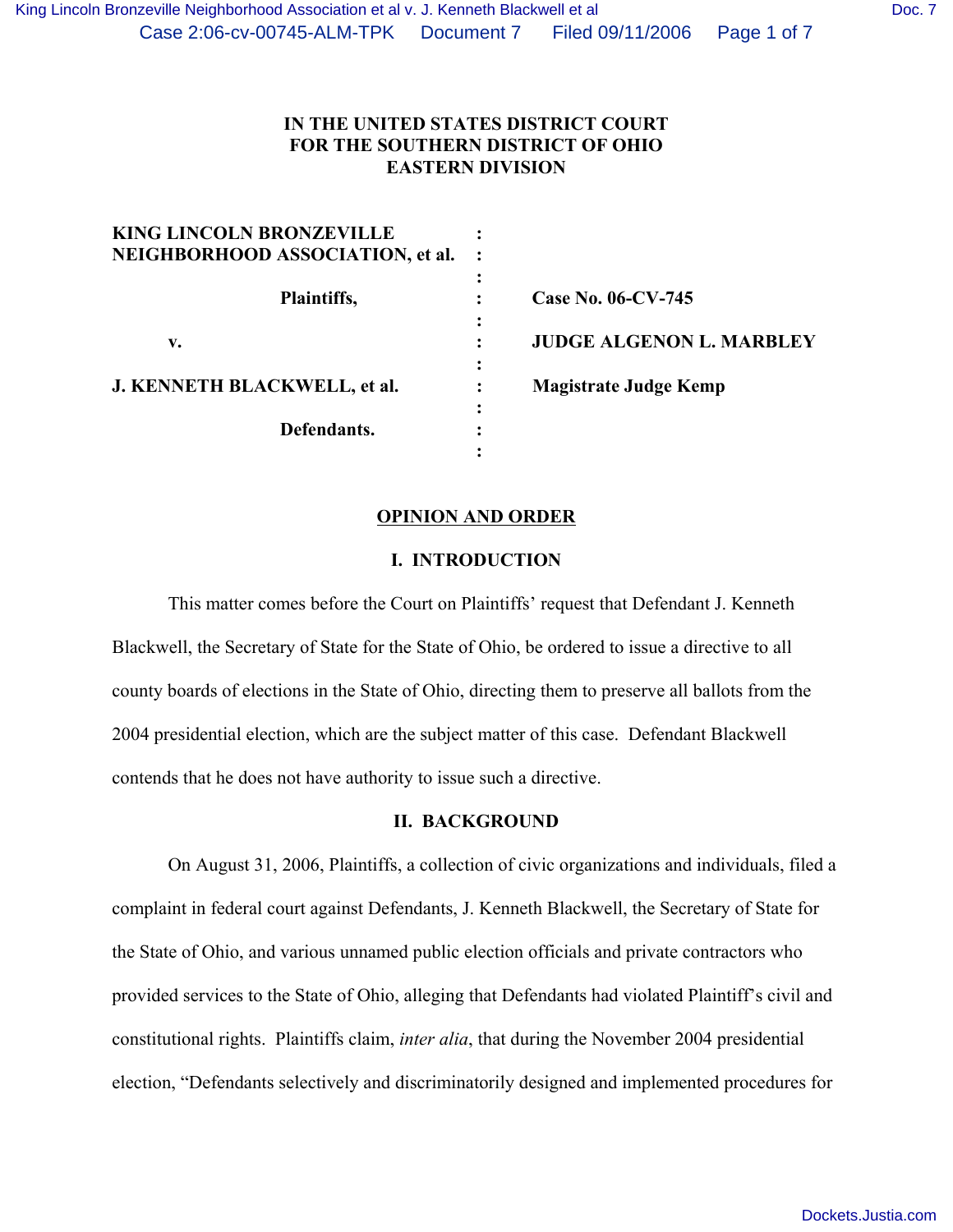the allocation of voting machines in a manner to create a shortage in the number of machines for certain urban precincts wherein large numbers of African American voters resided." Plaintiffs seek to enjoin Defendant Blackwell from violating Plaintiffs' constitutional rights prior to the next statewide election, and they seek to appoint a special master, who would be responsible for evaluating Ohio's election practices and procedures and ensuring that Ohio's elections are administered fairly. Additionally, Plaintiffs request declaratory relief in their complaint.<sup>1</sup> After they filed this lawsuit, Plaintiffs, on that same day, sent a letter to each of Ohio's eighty-eight (88) county boards of elections that notified them to preserve the election ballots from the November 2004 presidential election.

# **III. ANALYSIS**

Pursuant to Ohio Revised Code § 3501.04, "[t]he secretary of state is the chief election officer of the state, with such powers and duties relating to the registration of voters and the conduct of elections as are prescribed in Title XXXV of the Revised Code." OHIO REV. CODE § 3501.04. As the chief election officer of Ohio, the secretary of state "[a]ppoint[s] all members of boards of elections," "[i]ssue[s] instructions by directives and advisories to members of the

<sup>&</sup>lt;sup>1</sup>The complaint requests declaratory judgments that (1) "large numbers of African Americans were deprived the right to vote and the equal protection of the laws because Defendants, in a selective and discriminatory manner, unfairly allocated voting machines, purged voter registrations, failed to timely set precinct boundaries, maintained faulty voting machines in precincts containing high numbers of African Americans, and maintained an unfair system of provisional ballots, that disproportionately and negatively effected African American voters," (2) "absent strengthening the security of Ohio's election system, plaintiffs have a reasonable basis to believe that the integrity of future Ohio elections is compromised," (3) "if the administration of Ohio elections remains as it was in 2004, without adequate and reasonable mechanisms to facilitate prompt access to vote, plaintiffs have a reasonable basis to believe that targeted voter suppression tactics will continue to be employed," and (4) "Defendants' conduct ha[s] undermined and will continue to undermine the most fundamental constitutional and statutory voting rights provided under the Constitution and laws of the United States[.]"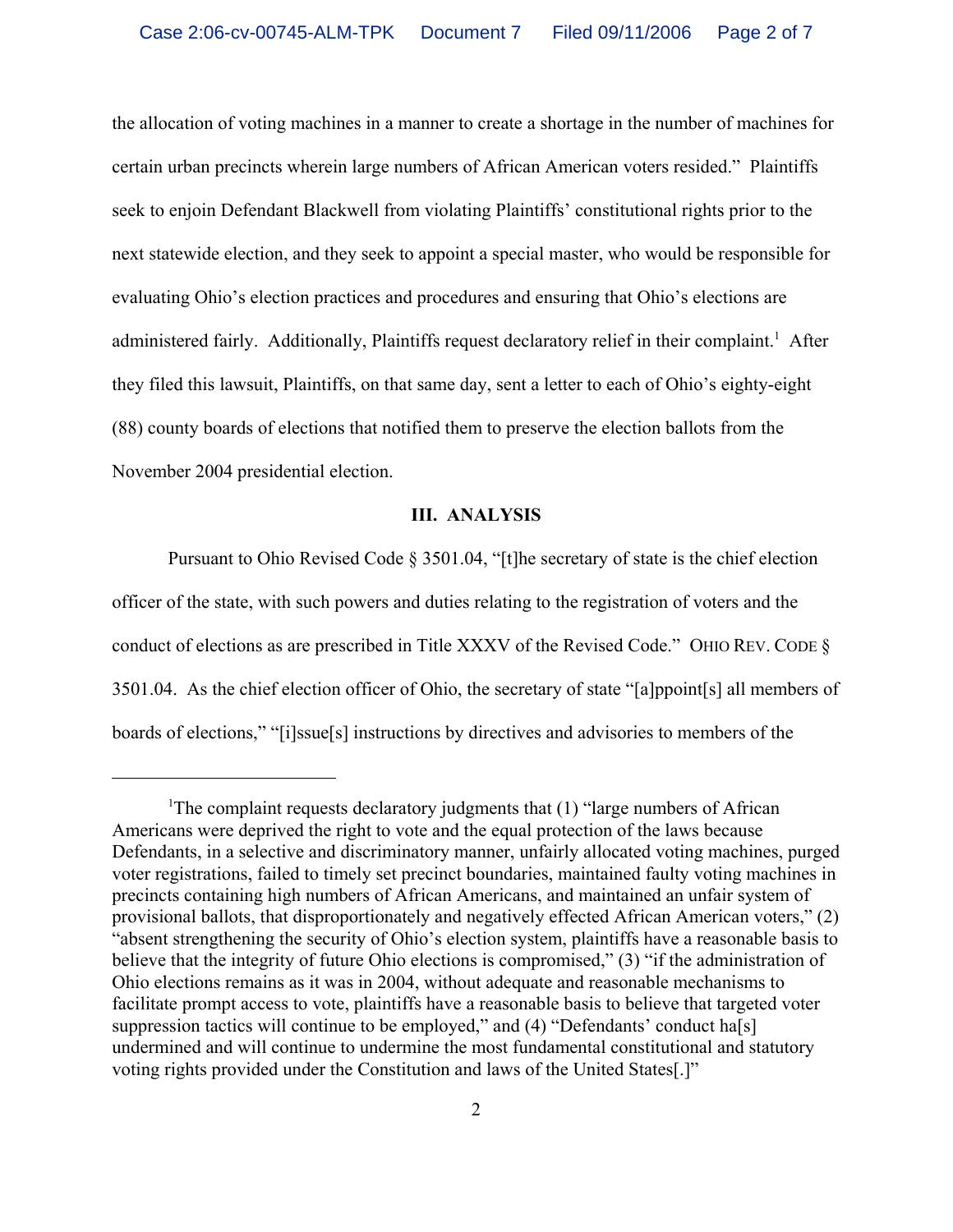boards as to the proper methods of conducting elections," and "[p]repare[s] rules and instructions for the conduct of elections," among other things. OHIO REV. CODE § 3501.05.

Ohio's statutory scheme provides for the retention and disposition of ballots following elections. Generally, a county board of elections must preserve ballots for sixty (60) days following the election; however, in the case of presidential elections, as was the 2004 election at issue, the county board of elections is required to preserve the ballots for twenty-two months (22) months after the day of the election. OHIO REV. CODE § 3505.31. That section, in relevany part, provides:

> The board shall carefully preserve all ballots prepared and provided by it for use in an election, whether used or unused, for sixty days after the day of an election, except that, if the election includes the nomination or election of candidates for any of the offices of president, vice president, presidential elector, member of the senate of the congress of the United States, or member of the house of the congress of the United States, the board shall carefully preserve all ballots prepared and provided by it for use in that election, whether used or unused for twenty-two months after the day of the election. If an election is held within that sixty-day period, the board shall have authority to transfer those ballots to other containers to preserve them until the sixty-day period has expired . . . . After that sixty-day period, the ballots shall be disposed of by the board in a manner that the board orders, or where voting machines have been used the counters may be turned back to zero; provided that the secretary of state, within that sixty-day period, *may order the board to preserve the ballots or any part of the ballots for a longer period of time, in which event the board shall preserve those ballots for that longer period of time*.

*Id*. (emphasis added).

In addition to the statutory requirement that ballots in presidential elections be preserved,

Defendants are obligated to preserve the ballots because they are the subject matter of this

lawsuit. The duty to preserve relevant evidence commences prior to the filing of the action, once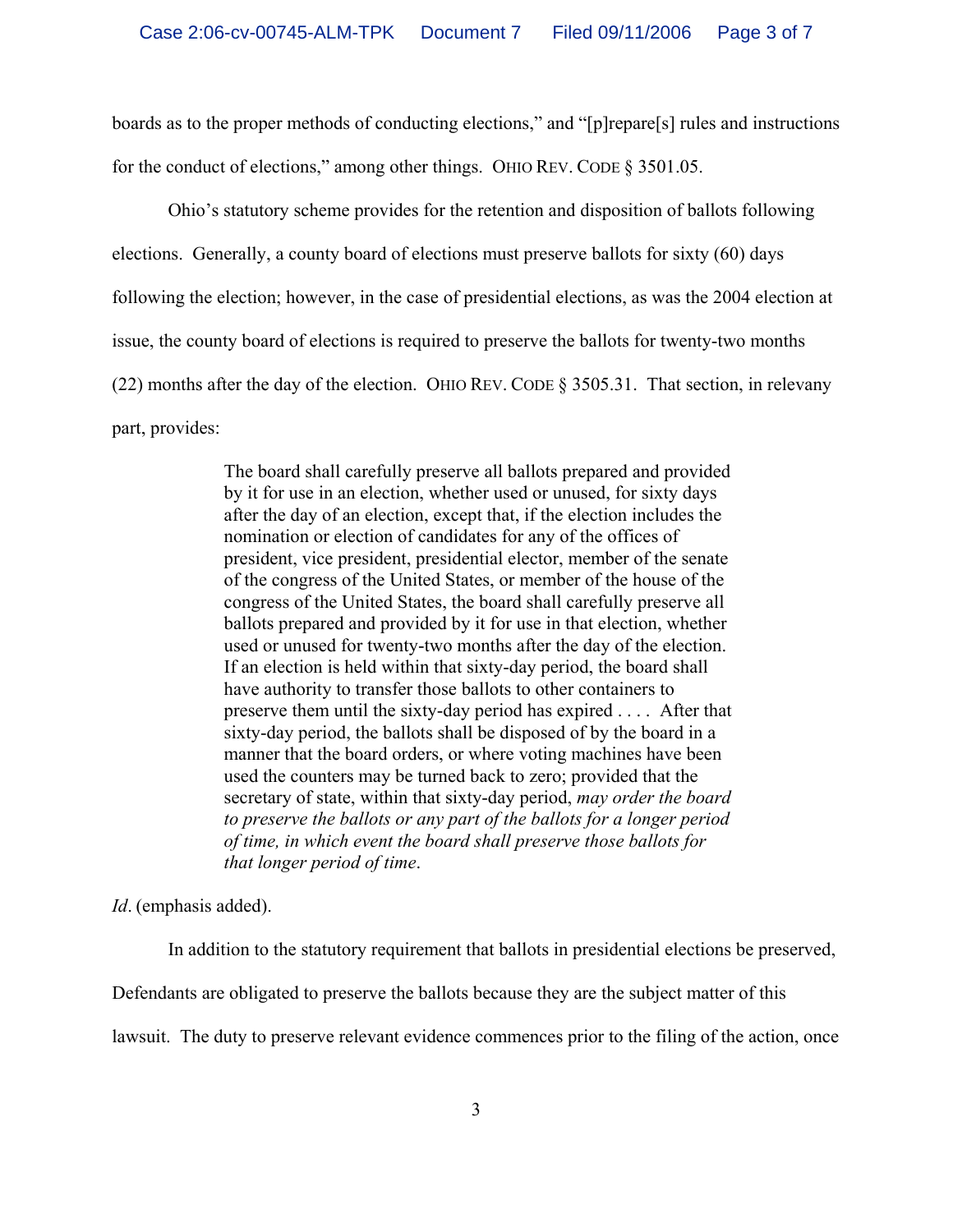the defendant reasonably anticipates an action may be forthcoming. *See Silvestri v. General Motors*, 271 F.3d 583, 590 (4th Cir. 2001); *Kronish v. United States*, 150 F.3d 112, 126 (2nd Cir. 1998); *see also Beck v. Haik*, 377 F.3d 624, 641 (6th Cir. 2004) ("A trial court has the authority . . . to sanction a party for failing to preserve evidence that it knows or should know is relevant before litigation is commenced"); *United States v. Kitsap Physicians Service*, 314 F.3d 995, 1001 (9th Cir.2002) (discussing when defendant has a duty to preserve records prior to commencement of litigation); *Fujitsu Ltd. v. Fed. Express Corp.*, 247 F.3d 423, 436 (2nd Cir. 2001) (observing that a district judge has discretion to impose an appropriate sanction when he or she has determined that a party on notice of its obligation to preserve evidence intentionally destroyed it); *Akiona v. United States*, 938 F.2d 158, 161 (9th Cir. 1991) (defining inquiry as whether party that destroyed documents "was on notice that the [documents] had potential relevance to litigation").<sup>2</sup> Here, Defendants' duty to preserve the ballots in question began when each county board of elections office received a letter from Plaintiffs, indicating that this lawsuit was filed and requesting that the ballots be preserved because they are the subject matter of this suit.

In this case, the Court finds that, pursuant to Ohio Revised Code  $\S 3501.05$ , Defendant Blackwell does have the authority to issue a directive to Ohio's 88 county boards of elections to preserve the presidential election ballots from November 2004. Because Plaintiffs filed this

<sup>2</sup> *But see United States v. Kitsap Physicians Serv.*, 314 F.3d 995, 1001 (9th Cir.2002) (holding that defendants did not engage in spoliation of evidence when records were intentionally destroyed in accordance with a document retention policy and state regulations before litigation commenced). Here, the ballots could not have been destroyed lawfully at any time before this litigation commenced because Plaintiffs filed their complaint before the twentytwo (22) month preservation period, set forth in Ohio Revised Code § 3505.31, had expired.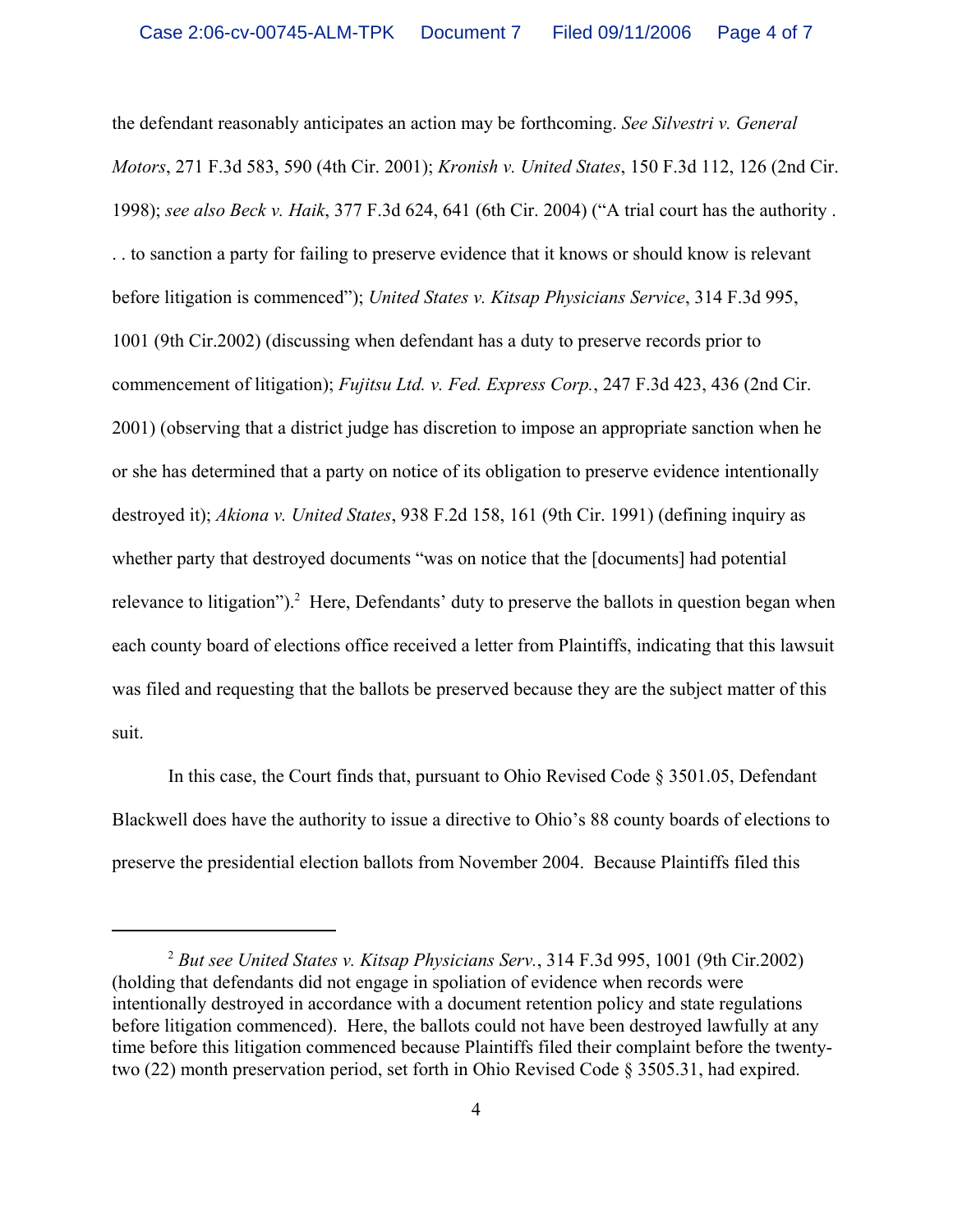lawsuit against Defendants on August 31, 2006, prior to the expiration of the twenty-two month preservation period set forth in section 3505.31 of the Ohio Revised Code, and because the 2004 election ballots are the subject matter of this litigation, Defendant Blackwell is obligated to preserve those ballots while this case is pending before the Court. As the chief election officer of the state, Defendant Blackwell is authorized to issue a directive to all county board of elections offices, instructing them to preserve the 2004 election ballots. *See* OHIO REV. CODE §§ 3501.04, 3501.05, and 3505.31. Furthermore, if any board of elections employees do not comply with Defendant Blackwell's directives, they are subject to discipline under sections 3501.16<sup>3</sup> and 3599.16<sup>4</sup> of the Ohio Revised Code.

Nevertheless, the Court need not order Defendant Blackwell to issue a directive to make certain that county board of elections offices preserve the 2004 election ballots. Instead, this

4 Section 3599.16 provides, *inter alia*:

No member, director, or employee of a board of elections shall: (A) Willfully or negligently violate or neglect to perform any duty imposed upon him by law, or willfully perform or neglect to perform it in such a way as to hinder the objects of the law, or willfully disobey any law incumbent upon him to do so;  $\dots$  [or] (F) In any other way willfully and knowingly or unlawfully violate or seek to prevent the enforcement of any other provisions of the election laws.

Whoever violates this section shall be dismissed from his position as a member or employee of the board and is guilty of a felony of the fourth degree.

OHIO REV. CODE § 3599.16.

<sup>&</sup>lt;sup>3</sup>Section 3501.16 provides that "[t]he secretary of state may summarily remove or suspend any member of a board of elections . . . for neglect of duty, malfeasance, misfeasance, or nonfeasance in office, for any wilful violation of Title XXXV of the Revised Code, or for any other good and sufficient cause." OHIO REV. CODE § 3501.16.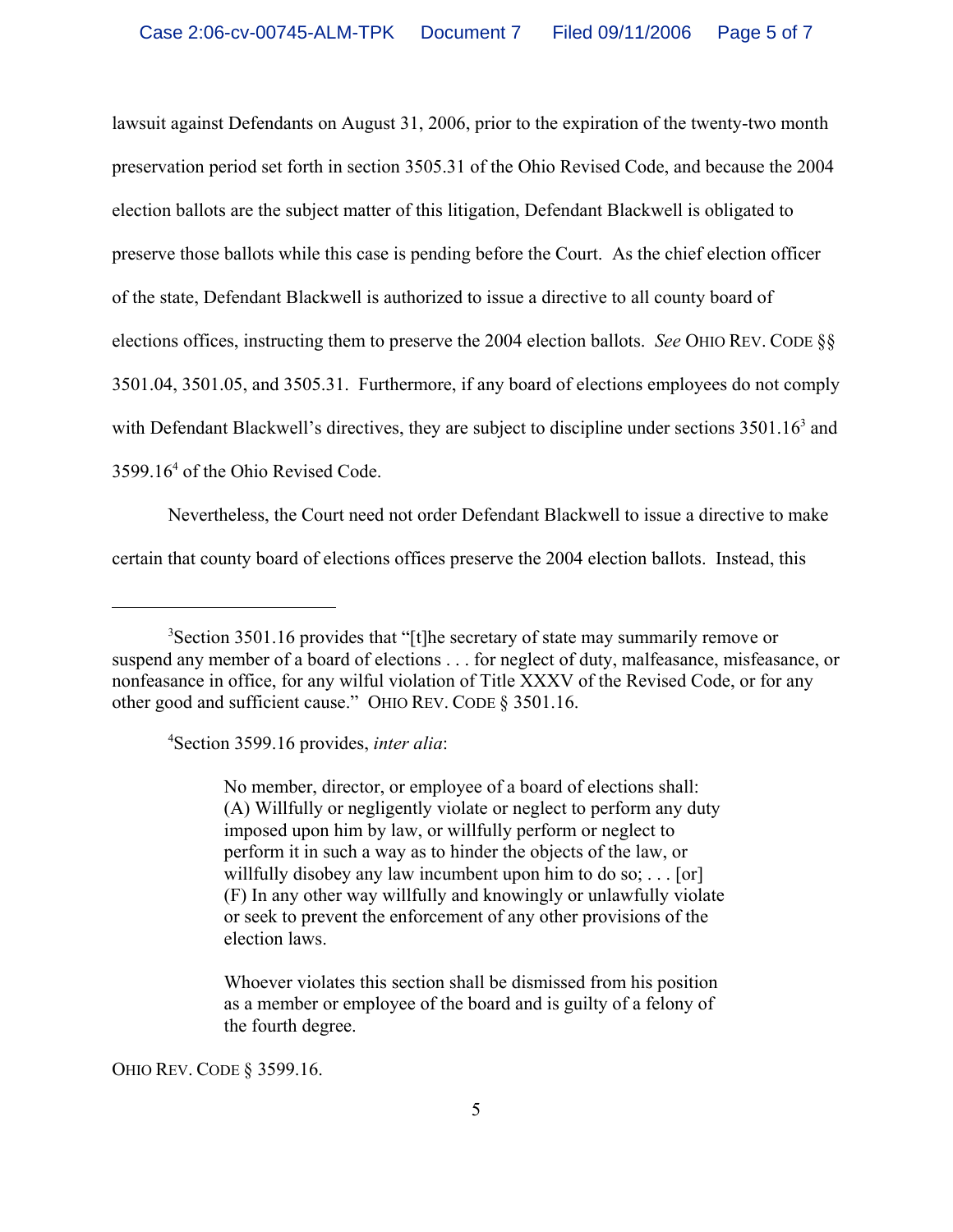Court has the inherent power to issue an order directly upon the county boards of elections, even though they are not actual parties to this litigation. *See Bedel v. Thompson*, 956 F.2d 1164, at \*4 (6th Cir. Mar. 4, 1992) (holding that "[a] court has the inherent authority to enforce its own injunctive decree" and that "[t]he mandate of an injunction issued by a federal district court runs throughout the entire nation."); *Leman v. Krentler-Arnold Hinge Last Co.*, 284 U.S. 448, 451 (1932). Speaking to this inherent authority, the Sixth Circuit held that "[o]ne means through which a court can exercise personal jurisdiction over a nonparty is through its 'inherent jurisdiction to preserve [its] ability to render judgment' and 'make a binding adjudication between the parties properly before it.'" *In re N.A.A.C.P., Special Contribution Fund*, 849 F.2d 1473, at \*4 (6th Cir. June 13, 1988) (quoting *United States v. Hall*, 472 F.2d 261, 265 (5th Cir. 1972)). The *N.A.A.C.P.* court further explained that federal courts can exercise their inherent jurisdiction and enjoin a non-party if the non-party's actions would "disturb in any way the adjudication of rights and obligations as between the original plaintiffs and defendants." *Id*. (citing *Hall*, 472 F.2d at 265). In *Hall*, the Fifth Circuit upheld a defendant's criminal contempt conviction after the defendant was found to have violated wilfully a court-ordered injunction to not interfere with school desegregation. 472 F.2d 261. The court affirmed the defendant's conviction even though he was not an actual party to the original case in which the court issued the injunction. *Id*. at 265. In describing a district court's fundamental power to enjoin the actions of a non-party, the court held:

> School orders are, like in rem orders, particularly vulnerable to disruption by an undefinable class of persons who are neither parties nor acting at the instigation of parties. In such cases, *as in voting rights cases*, courts must have the power to issue orders similar to that issued in this case, tailored to the exigencies of the situation and directed to protecting the court's judgment.